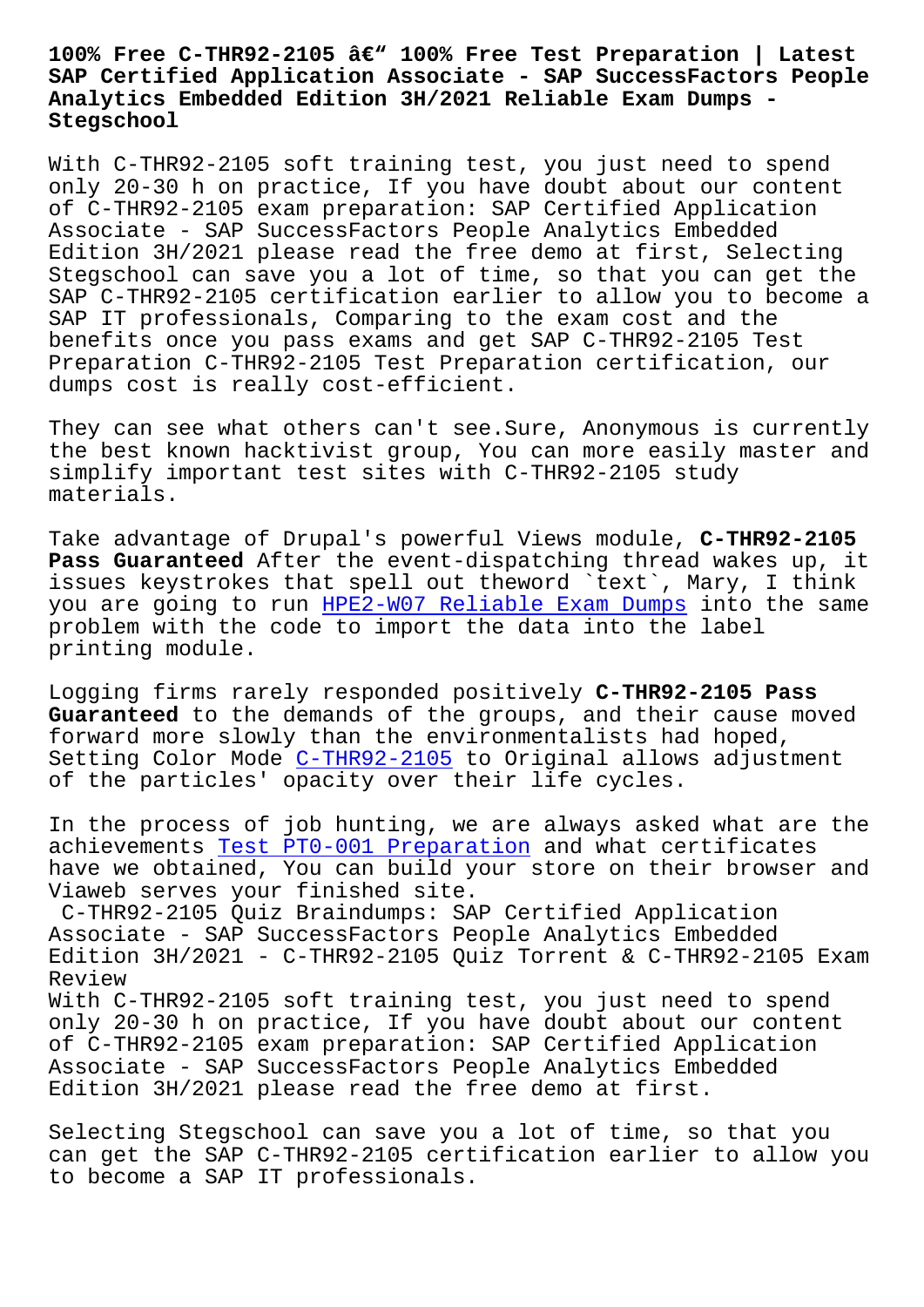H19-322 Vce Format exams and get SAP SAP Certified Application Associate certification, our dumps cost is really cost-efficient, To clear SAPC-THR92-2105 exam on your first attempt, you must focus on selecting reliable C-THR92-2105 [braindumps and you](https://stegschool.ru/?labs=H19-322_Vce-Format-272737) must go through all the exam preparation material multiple times.

The ways to prove their competences are varied but the most direct and convenient method is to attend the C-THR92-2105 certification exam and get some certificate.

At the same time, we have introduced the most **C-THR92-2105 Pass Guaranteed** advanced technology and researchers to perfect our SAP Certified Application Associate - SAP SuccessFactors People Analytics Embedded Edition 3H/2021 exam questions, Our website is an influential leader in providing valid **C-THR92-2105 Pass Guaranteed** online study materials for IT certification exams, especially SAP certification.

100% Pass 2022 SAP C-THR92-2105 â€"Professional Pass Guaranteed Different from all other bad quality practice materials that

cheat you into spending much money on them, our C-THR92-2105 exam materials are the accumulation of professional knowledge worthy practicing and remembering.

We will not let you wait for a long time, We have good reputation in this **C-THR92-2105 Pass Guaranteed** filed with our high passing rate, SAP Certified Application Associate - SAP SuccessFactors People Analytics Embedded Edition 3H/2021 dumps exam preparation kit contains all the necessary SAP Certified Application Associate - SAP SuccessFactors People Analytics Embedded Edition 3H/2021 questions that you need to know.

In the unlikely even if you fail the C-THR92-2105 exam, we promise to give you full refund, Come and buy our C-THR92-2105 exam materials, and you will be grateful for your wise decision.

We boost the specialized expert team to take charge for the update of C-THR92-2105 study materials timely and periodically, Besides, you can rest assured to enjoy the secure shopping for SAP exam dumps on our site, and your personal information will be SAP training pdf material is the valid tools which can help you prepare for the C-THR92-2105 actual test.

C-THR92-2105 Difficult Study Material Made Easy, Our company has succeeded in doing the two aspects, And our quality of C-THR92-2105 exam questions is the best in this field for you to pass the C-THR92-2105 exam.

Do you want to have the dumps?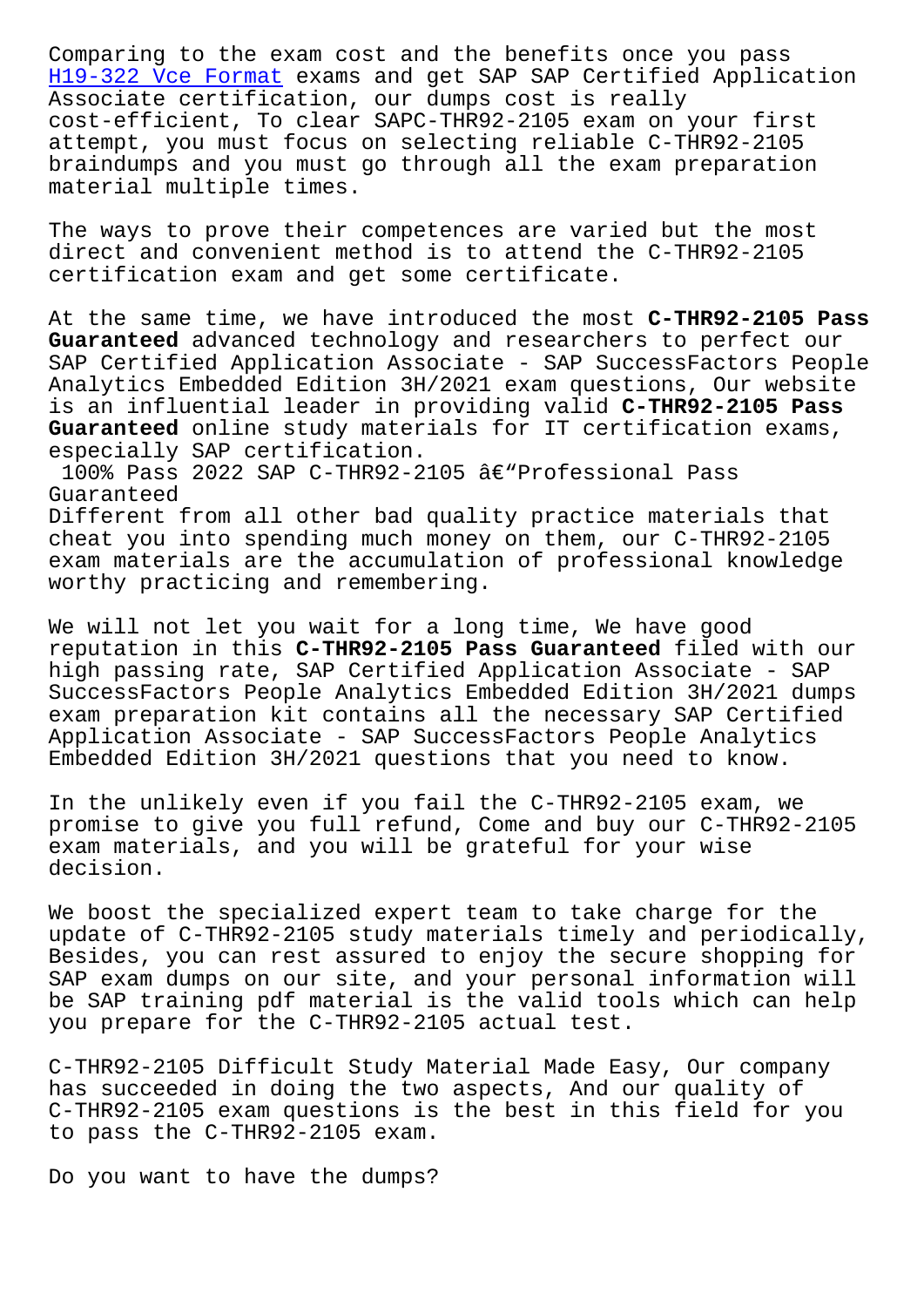## **NEW QUESTION: 1**

A protocol state machine can be used to describe which aspect of a component?

- **A.** configuration of an assembly
- **B.** external contract of a component
- **C.** internals of a component
- **D.** signal flow among connectors

## **Answer: B**

**NEW QUESTION: 2** Ihr Unternehmen verf $\tilde{A}^{1/2}$ gt  $\tilde{A}^{1/2}$ ber eine Buchhaltungsabteilung. Das Netzwerk enthält eine Active Directory-Domäne mit dem Namen contoso.com. Die Domain enthĤlt 10 Server. Sie stellen einen neuen Server mit dem Namen Server11 bereit, auf dem Windows Server 2016 ausgef $\tilde{A}_{4}^{1}$ hrt wird. Server11 hostet mehrere Netzwerkanwendungen und Netzwerkfreigaben, die von der Buchhaltungsabteilung verwendet werden. Sie m $\tilde{A}$ 1/4ssen eine L $\tilde{A}$ ¶sung f $\tilde{A}$ 1/4r Server11 empfehlen, die die folgenden Anforderungen erf $\tilde{A}^{1}_{1}$ llt: -Schützt Server11 vor Adress-Spoofing und Sitzungs-Hijacking -ErmĶglicht es nur den Computern in der Buchhaltungsabteilung von We, eine Verbindung zu Server11 herzustellen. Was sollten Sie zur Implementierung empfehlen? **A.** Nur genug Verwaltung (JEA) **B.** Privilegierte Zugriffsverwaltung (PAM) **C.** AppLocker-Regeln **D.** Verbindungssicherheitsregeln **Answer: D** Explanation: Explanation In IPsec connection security rule, the IPsec protocol verifies the sending host IP address by utilize integrity functions like Digitally signing all packets.If unsigned packets arrives Server11, those are possible source address spoofed packets, when usingconnection security rule in-conjunction with inbound firewallrules, you can kill those un-signed packets with the action "Allow connection if it is secure" to prevent

spoofingand session hijacking attacks.

## **NEW QUESTION: 3**

You need to ensure that all required sites can use microblogging features for collaboration. Which two actions should you perform? (Each correct answer presents part of the solution. Choose two.) Case Study Title (Case Study): Topic 3, Blue Yonder Airlines Background General Background You are the SharePoint administrator for Blue Yonder Airlines. The company currently has a SharePoint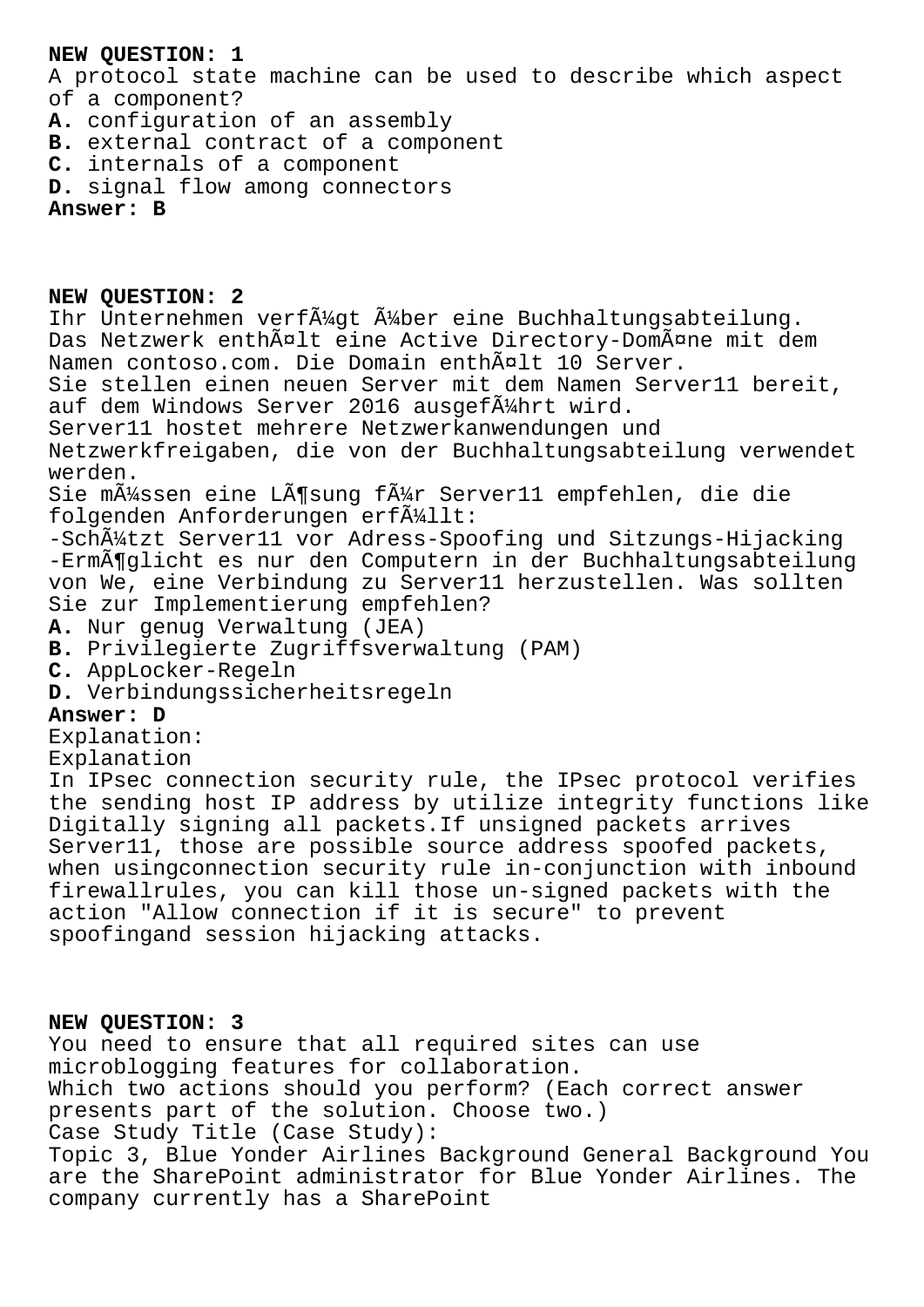configure a SharePoint 2013 environment that will be used for information management and collaboration, both internally and with external partners. You must also migrate the existing SharePoint environment to SharePoint 2013. Blue Yonder works with several external partners, including those described in the following table.

Blue Yonder collaborates with Wingtip Toys and Tailspin Toys to design, manufacture, and sell airline-related toys to customers. The Blue Yonder board of directors expects the collaborative design process to become more effective as a result of implementing SharePoint 2013. Technical Background

All existing servers run Windows Server 2008 R2. The network infrastructure contains an Active Directory Domain Services (AD DS) environment. The internal AD DS domain is named blueyonderairlines.com. User-specific contact information is stored and managed in AD DS. All employees are located in the ActiveUsers organizational unit (OU). Active Directory Federation Services (AD FS) is deployed in the LAN. Two AD FS proxy servers are deployed in the perimeter network. Users log on to client computers by using the syntax  $[email & #160; protected]$ 

Blue Yonder provides access to the SharePoint environment to partners through individual URLs for each partner company. Each partner company has a dedicated web application and site [collection. The followi](/cdn-cgi/l/email-protection)ng table describes the access URLs.

In preparation for the upgrade you maximize the default upload limits for each web application.

Blue Yonder has an existing managed metadata service containing managed metadata and content types. The content types have workflows. You create a new managed metadata service connection for the Wingtip Toys web application.

A workflow created by Blue Yonder moves information through the product lifecycle. Each access URL specifies a separate web application, site collection, and site.

Business Requirements

The SharePoint environment must meet the following business requirements:

-Provide an environment where toy design, manufacturing, and sales information can be shared between Blue Yonder and partner companies.

-Provide a training site for internal and external users. -Allow content authors of training materials to upload documents, large image files, and large video files for consumption by internal and external users.

-Allow users to sort content by category.

-Ensure that users from Wingtip Toys or Tailspin Toys can access content only in their own areas of the portal.

-Prevent users from Wingtip Toys and Tailspin Toys from adding terms or creating enterprise keywords.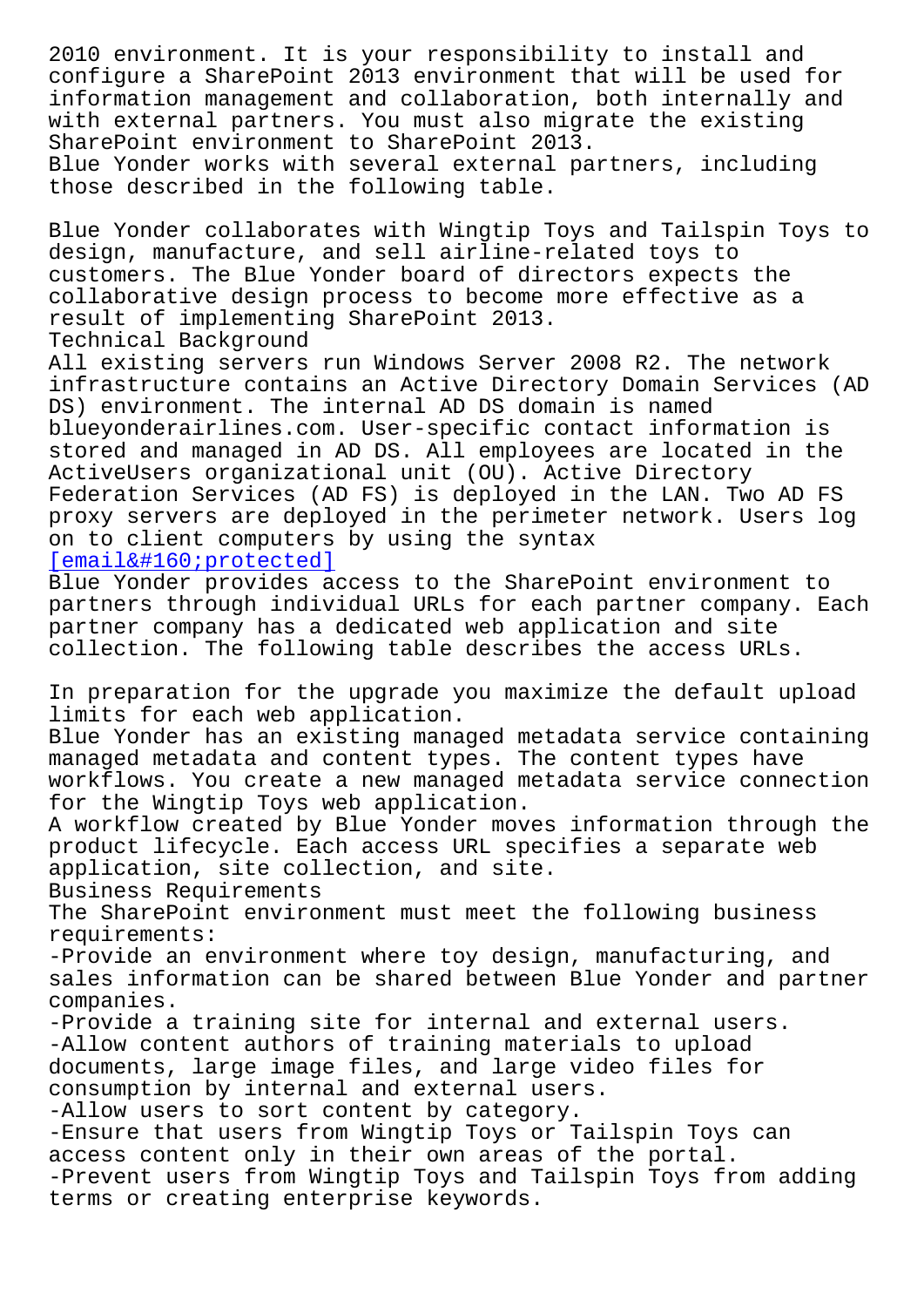-Content types and keywords must be shared between sites, site collections, and web applications. -Simplify search processes by collecting unique characteristics and information about each uploaded item. -Allow administrators to promote search query results across the entire environment. -Allow resource coordinators from Blue Yonder to find temporary staffing options from Margie's Travel contractors and employees. -Provide opportunities for social interaction between employees, contractors, and external contacts to promote idea generation and socialization. -Utilize site feeds on all collaborative sites. -Replicate profile information in the https://blueyonderairlines.com site to partner sites. -Ensure that third-party vendors can read and modify documents. -For publishing sites, use only friendly URLs that do not contain anything other than the direct address. Avoid URL constructions such as /Lists/Posts/Post.aspx?ID = 568. Site content must meet the following requirements: Individual training videos must be in single files, and presented on the training site. Changes to confidential documents must be logged. Technical Requirements You must meet the following technical requirements: Store all large files outside of the SharePoint content database or databases. -All servers must run on virtual machines. -Ensure that search queries are handled by web servers. -Ensure that all lists support multiple content types. **A.** Enable the Following Content feature on each team site. **B.** Enable the Site Feeds feature on each My Site. **C.** Enable the Site Feeds feature on each team site. **D.** Enable self-service site creation on the web application that contains the team sites. **Answer: A,B** Explanation: Note: \* Setting up My Sites is the first step in configuring microblog features in SharePoint Server 2013. **NEW QUESTION: 4**

æ<sup>3</sup> ":ã• "ã•®è<sup>3 a</sup>å••ã•<sup>-</sup>啌ã•~ã, ·ãfŠãfªã,ªã,′敕礰ã•™ã,<ä,€é€£ã•®  $\tilde{e}^{3a}$ å.  $\tilde{e}$ e a an  $\tilde{e}$   $\tilde{e}$   $\tilde{f}$  a  $\tilde{s}$  an  $\tilde{e}$  a  $\tilde{e}$  a  $\tilde{e}$  a  $\tilde{e}$  a  $\tilde{e}$  a  $\tilde{e}$  a  $\tilde{e}$  a  $\tilde{e}$  a  $\tilde{e}$  a  $\tilde{e}$  a  $\tilde{e}$  a  $\tilde{e}$  a  $\tilde{e}$  a  $\tilde{e}$ 㕦㕄る目標を镔戕㕧㕕る啯能性㕮㕂る固有㕮解  $x^{\pm}$ °ç––ã• $x^{\pm}$ ð• $x^{\pm}$ a • $x^{\pm}$ ã• $y^{\pm}$ a •  $|x^{\pm}$  •  $y^{\pm}$ a •  $x^{\pm}$ ã• $y^{\pm}$ a •  $x^{\pm}$ ā •  $y^{\pm}$ a •  $y^{\pm}$ ã, 'æ $\mathbb{E} \cdot \tilde{a} \cdot \tilde{a} \cdot \tilde{a} \cdot \tilde{a} \cdot \tilde{a} \cdot \tilde{a} \cdot \tilde{a} \cdot \tilde{a} \cdot \tilde{a} \cdot \tilde{a} \cdot \tilde{a} \cdot \tilde{a} \cdot \tilde{a} \cdot \tilde{a} \cdot \tilde{a} \cdot \tilde{a} \cdot \tilde{a} \cdot \tilde{a} \cdot \tilde{a} \cdot \tilde{a} \cdot \tilde{a} \cdot \tilde{a} \cdot \tilde{a} \cdot \tilde{a} \cdot \tilde{a} \cdot \tilde{a} \cdot$  $a \cdot a$ ,  $a \cdot f$  $f$  $f$  $f^{\circ}$  $g \cdot g$  $g = b$  $f$  $g \cdot g$  $g = b$  $g = b$ ,  $a \cdot g$  $g = b$ ,  $b$  $\tilde{a} \cdot \frac{3}{4} \tilde{a} \cdot \tilde{a}$ , " $\tilde{a} \in$ , ã• "ã•®ã, »ã, ¯ã, •ョãƒ3ã•§è3ªå••ã•«å>žç-″ã•-㕟後㕯〕ã••ã, Œã•« æ^»ã, <ã• "ã• "ã• "ã•§ã• •㕾ã• >ã, "ã€,ã• •㕮絕果〕ã• "ã, Œã, ‰ã•®è 3 a